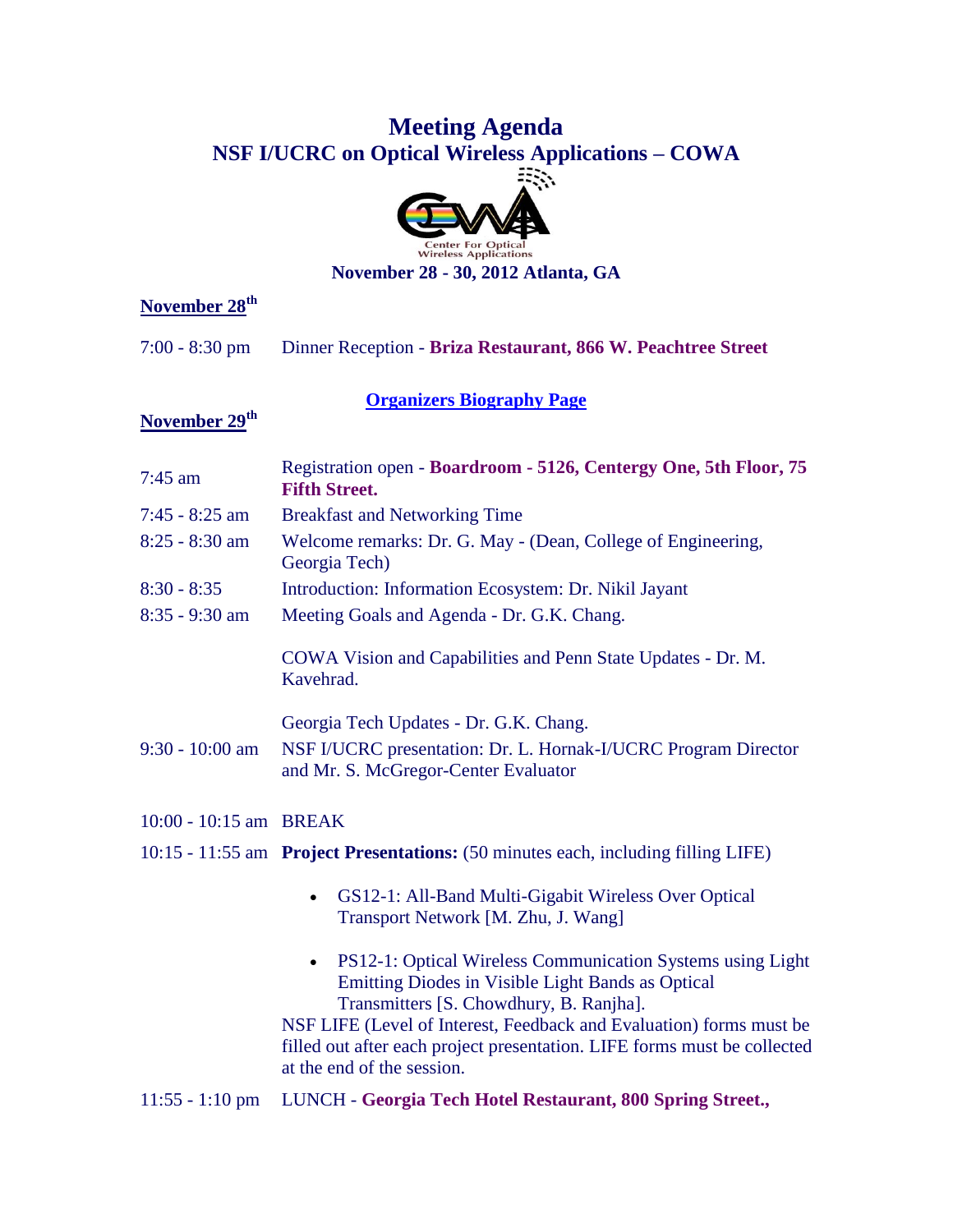#### **Atlanta**

| $1:10 - 1:55$ pm          | New Project Presentations: (20 minutes each, including filling LIFE)                                                                                                                                                                                                                                                                                                                                                                                                         |
|---------------------------|------------------------------------------------------------------------------------------------------------------------------------------------------------------------------------------------------------------------------------------------------------------------------------------------------------------------------------------------------------------------------------------------------------------------------------------------------------------------------|
|                           | GS12-2: Radio-over-Fiber Cloud for Computing and Mobile<br>$\bullet$<br>Backhauling using Converged Optical and Wireless Access<br>Networks [Ch. Liu].<br>PS12-2: Optical Wireless Networked-Systems for Positioning<br>$\bullet$<br>and Navigation with Optimized Transceivers [W. Zhang].<br>NSF LIFE (Level of Interest, Feedback and Evaluation) forms must be<br>filled out after each project presentation. LIFE forms must be collected<br>at the end of the session. |
| $1:55 - 2:40$ pm          | <b>Other Project/Proposals Presentations:</b> (20 minutes each, including<br>filling LIFE)<br>GF12-1: Radio Access Unit Design and Integration using<br>$\bullet$<br>Versatile Microwave-Photonics-Assisted Techniques [J. Hsin,<br>Ch. Liu]<br>$\bullet$<br>PF12-1: Very High Speed Infrared Wireless Links, 10 Gbps<br>$\bullet$<br>and Beyond [S. Chowdhury]                                                                                                              |
|                           | NSF LIFE (Level of Interest, Feedback and Evaluation) forms must be<br>filled out after each project presentation. LIFE forms must be collected<br>at the end of the session.                                                                                                                                                                                                                                                                                                |
| $2:40 - 3:00$             | Interests of Industry Members - short slide presentations by Industry<br><b>Advisory Board Members</b>                                                                                                                                                                                                                                                                                                                                                                       |
| $3:00 - 3:15$ pm          | <b>BREAK</b>                                                                                                                                                                                                                                                                                                                                                                                                                                                                 |
| $3:15 - 4:15$ pm          | LIFE FORM Review and Discussion (moderated by Mr. S. McGregor,<br><b>Center Evaluator</b> )<br>NOTE: Faculty and Students are encouraged to attend this session.                                                                                                                                                                                                                                                                                                             |
| $4:15 - 5:00$ pm          | <b>Center Workshop - Discussion of COWA technical and</b><br>administrative progress and future plans, and IAB roles and<br>responsibilities; members, almost-members and directors.                                                                                                                                                                                                                                                                                         |
| $5:00 - 6:30$ pm          | Poster Session (List of Posters), Technical Forum, Social<br><b>Networking - TSRB Banquet Room</b>                                                                                                                                                                                                                                                                                                                                                                           |
| $6:30 - 8:00$ pm          | Catered Dinner, TSRB Banquet Room 1st floor, 85 Fifth Street.                                                                                                                                                                                                                                                                                                                                                                                                                |
| November 30 <sup>th</sup> |                                                                                                                                                                                                                                                                                                                                                                                                                                                                              |

| $7:45 - 8:15$ am | Arrival and Breakfast - Boardroom - 5126, Centergy One, 75 Fifth<br>Street. |
|------------------|-----------------------------------------------------------------------------|
| $8:15 - 9:00$ am | <b>Center Workshop (continuation)</b> - Discussion of COWA technical        |